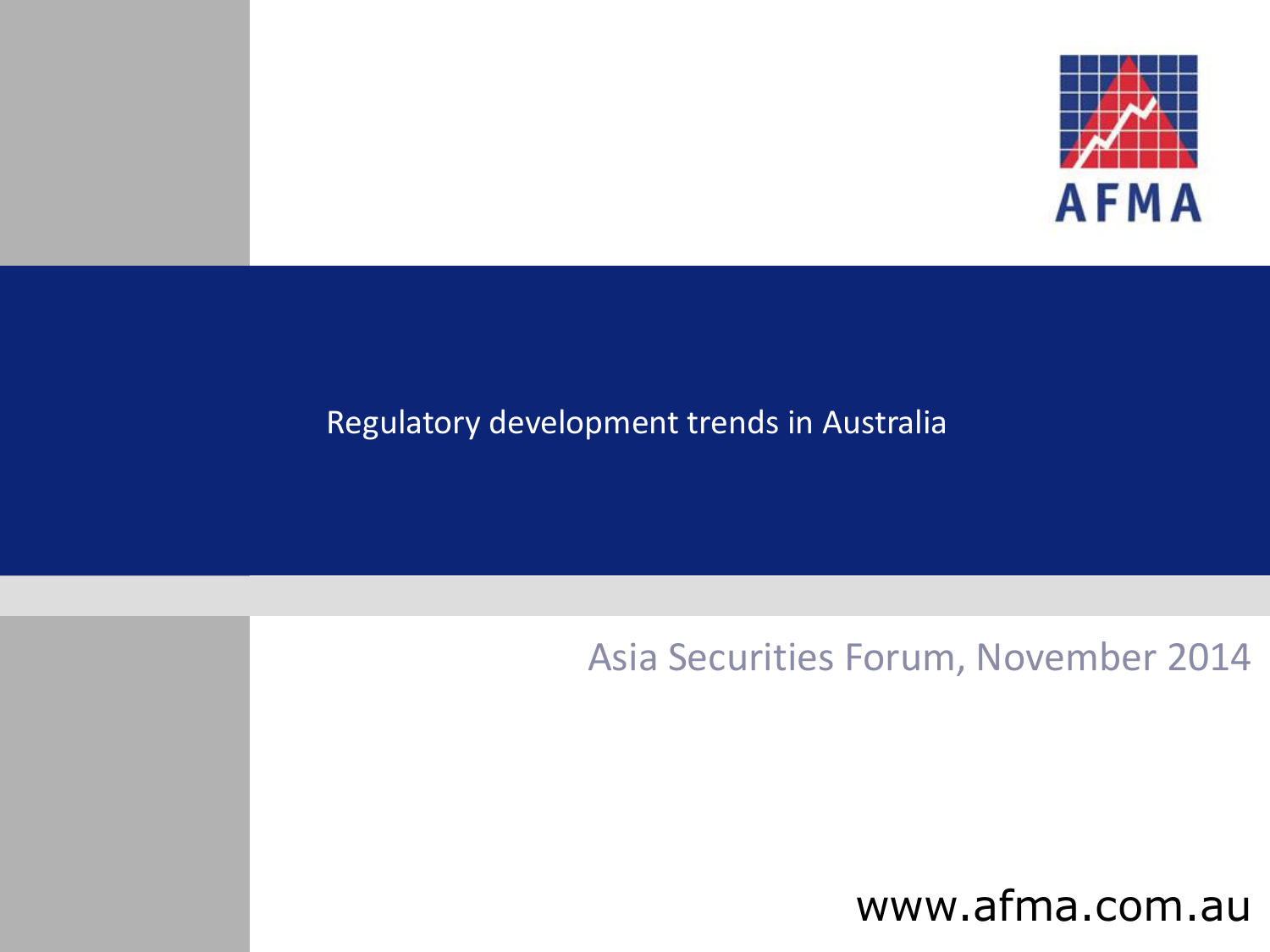# Financial System Inquiry

- **Broad terms of reference**
- Recommendations on how the financial system can help the Australian economy be productive, grow, meet the financial needs of Australians
- Lack of clear strategic direction from Government
- Final report later this month

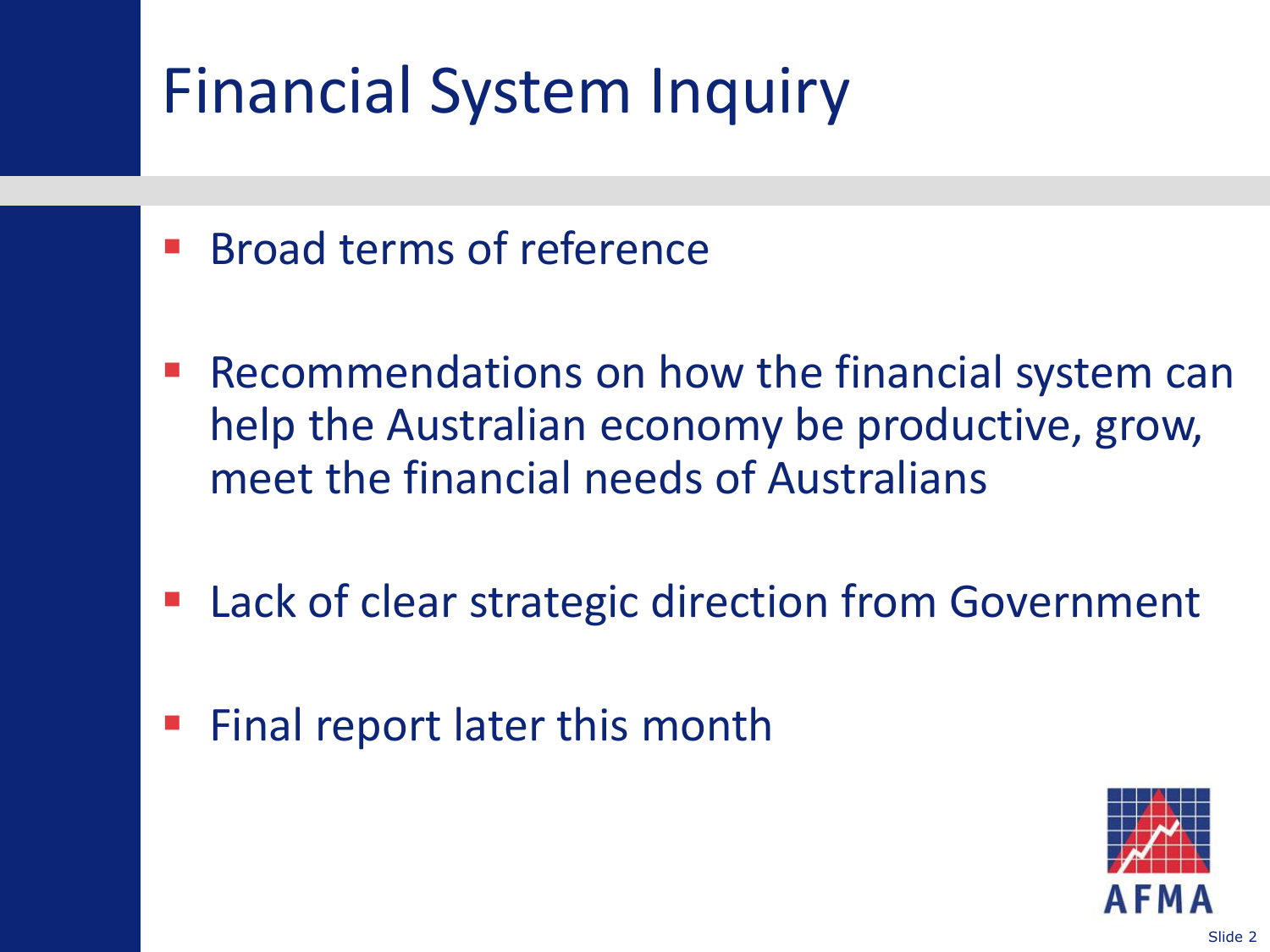# OTC Clearing and Trade Reporting

- 3 licensed CCPs ASX, LCH Clearnet, and CME
- Trade reporting Phases 1 and 2 implemented over the last year, covering major banks and international dealers with large notional gross positions
- Phase 3 applying to banks and dealers doing smaller volumes has been delayed to April 2015
- AFMA lobbying for single-sided reporting

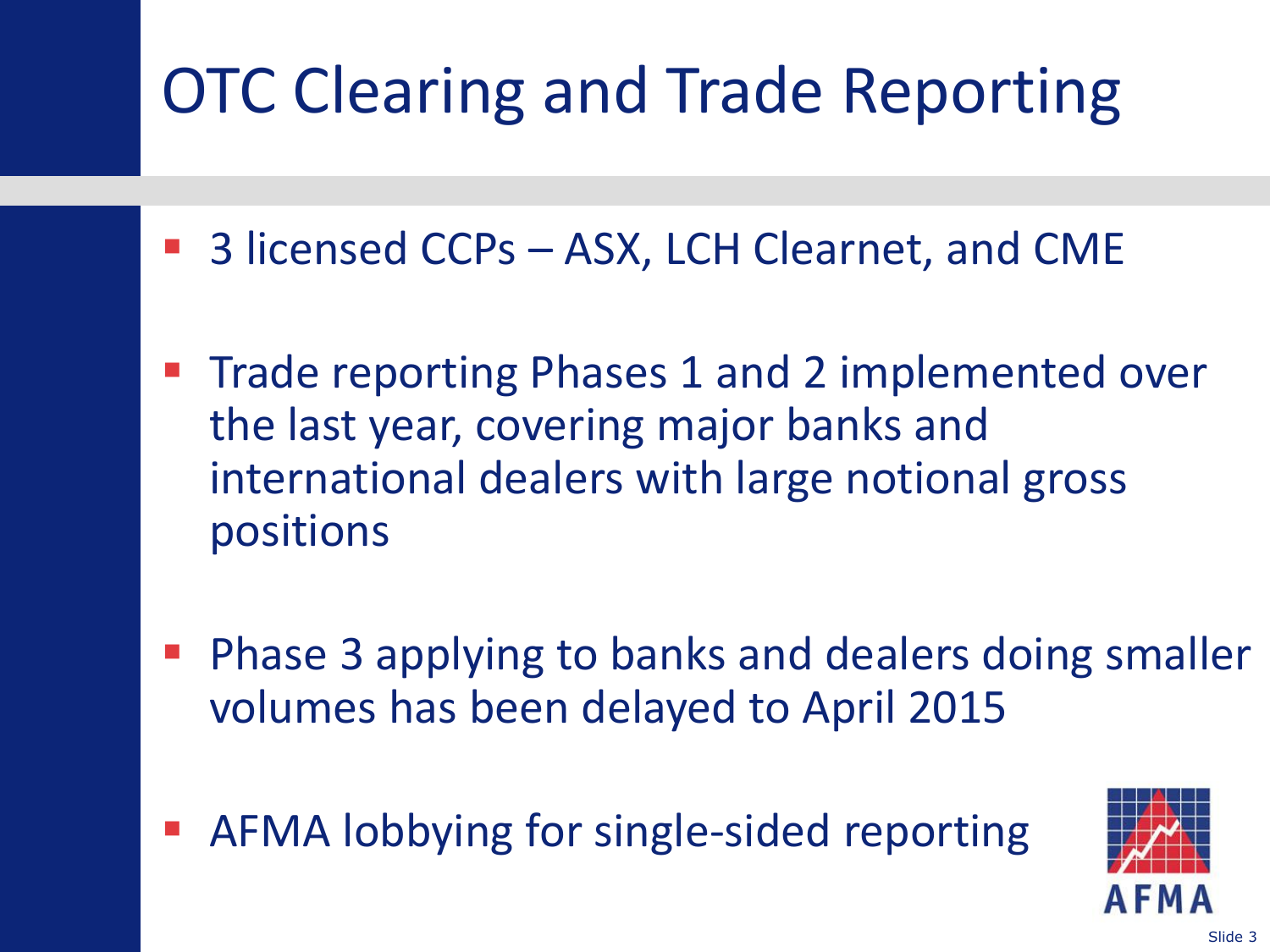# Equities markets

- T+2 settlement to commence Q1 2016
- ASX mFund settlement service
- Sponsored depository receipts for international equities – US, European, Hong Kong & Singapore
- Chi-X achieved a total market share of 30% in June this year

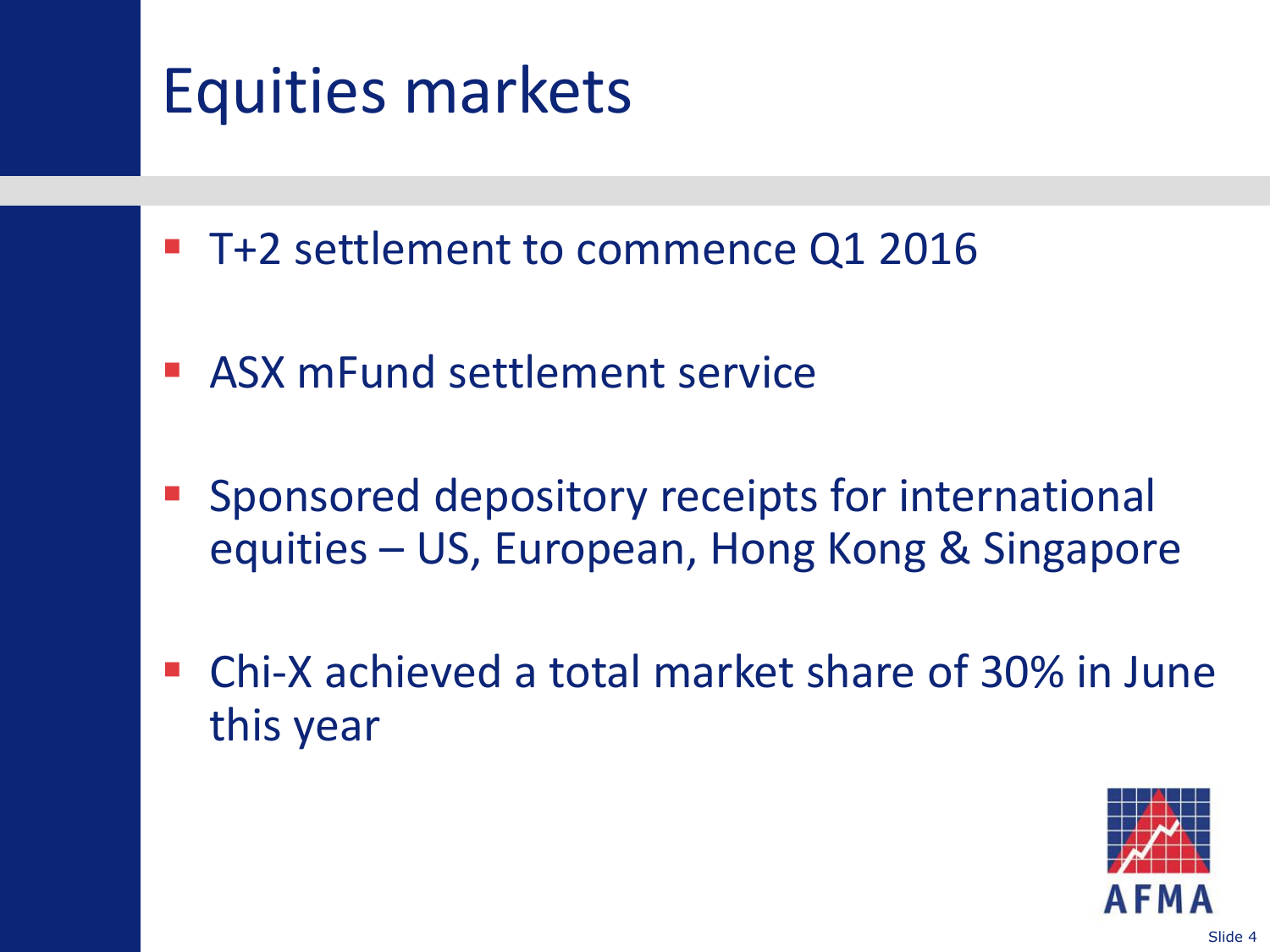#### Global settlement cycles

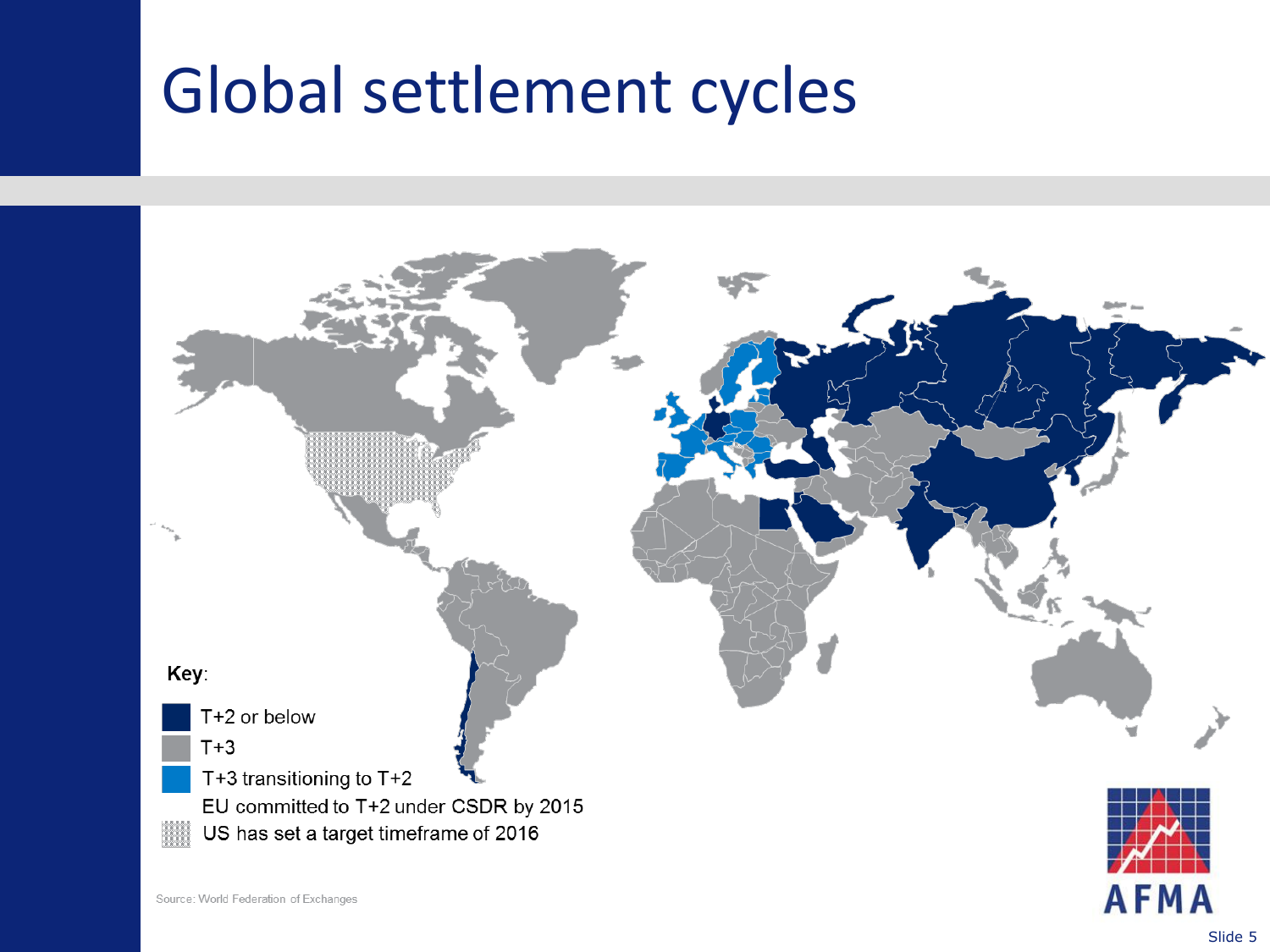# Recovery of CCPs

- CPMI-IOSCO Principles for Financial Market Infrastructures
- Replenishment of default funds in the event of a clearing participant default
- Global imperative reflecting heightened concentration of risk in CCPs